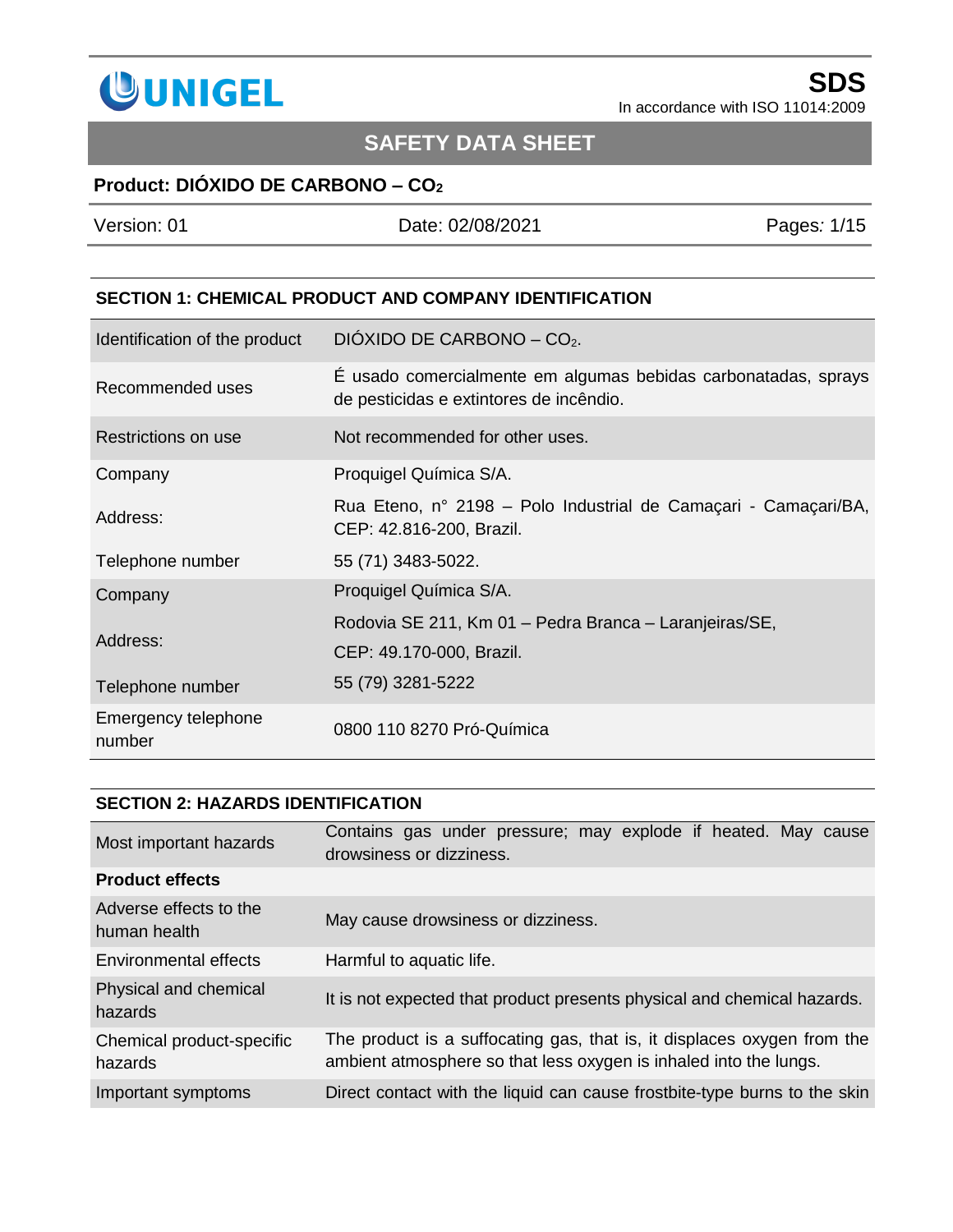

# **SAFETY DATA SHEET**

# **Product: DIÓXIDO DE CARBONO – CO<sup>2</sup>**

| Version: 01                             | Date: 02/08/2021                                                                                                                                                                                                                                                                                                                                                                                                                                                                        | Pages: 2/15 |
|-----------------------------------------|-----------------------------------------------------------------------------------------------------------------------------------------------------------------------------------------------------------------------------------------------------------------------------------------------------------------------------------------------------------------------------------------------------------------------------------------------------------------------------------------|-------------|
|                                         |                                                                                                                                                                                                                                                                                                                                                                                                                                                                                         |             |
|                                         | with hardening of the skin, waxing and pain, and eyes with pain,<br>redness and blindness. May cause suffocation if inhaled. At high<br>concentrations, it can decrease the oxygen concentration and lead to<br>an increased heart rate, increased respiratory rate, shortness of breath,<br>cough, abnormal fatigue, vomiting, loss of consciousness, seizures,<br>and respiratory collapse. It can cause drowsiness or dizziness,<br>headache, confusion, tremors, and yellow vision. |             |
| Classification of the                   | Gases under pressure - Liquefied gas.                                                                                                                                                                                                                                                                                                                                                                                                                                                   |             |
| chemical product                        | Specific target organ toxicity – single exposure – Category 3.<br>Hazardous to the aquatic environment, short-term (acute) – Category 3.                                                                                                                                                                                                                                                                                                                                                |             |
| <b>Classification system</b><br>adopted | Globally Harmonized System of Classification and Labeling of<br>Chemicals (GHS), United Nations, 2019.                                                                                                                                                                                                                                                                                                                                                                                  |             |
| <b>Adequate labeling elements</b>       |                                                                                                                                                                                                                                                                                                                                                                                                                                                                                         |             |
| Pictograms                              |                                                                                                                                                                                                                                                                                                                                                                                                                                                                                         |             |
| Signal word                             | <b>WARNING</b>                                                                                                                                                                                                                                                                                                                                                                                                                                                                          |             |
| Hazard statement(s)                     | H280 Contains gas under pressure; may explode if heated.<br>H336 May cause drowsiness or dizziness.<br>H402 Harmful to aquatic life.                                                                                                                                                                                                                                                                                                                                                    |             |
| Precautionary statement(s)              | P261 Avoid breathing gas.                                                                                                                                                                                                                                                                                                                                                                                                                                                               |             |
|                                         | P271 Use only outdoors or in a well-ventilated area.                                                                                                                                                                                                                                                                                                                                                                                                                                    |             |
|                                         | P273 Avoid release to the environment.<br>P304 + P340 IF INHALED: Remove person to fresh air and keep<br>comfortable for breathing.                                                                                                                                                                                                                                                                                                                                                     |             |
|                                         | P405 Store locked up.                                                                                                                                                                                                                                                                                                                                                                                                                                                                   |             |
|                                         | P410 + P403 Protect from sunlight. Store in a well-ventilated place.                                                                                                                                                                                                                                                                                                                                                                                                                    |             |
|                                         | P501 Dispose of contents and container according to the current<br>regulations.                                                                                                                                                                                                                                                                                                                                                                                                         |             |
| Outline of an anticipated               | COMPRESSED GAS HAZARDOUS FOR HUMAN HEALTH AND                                                                                                                                                                                                                                                                                                                                                                                                                                           |             |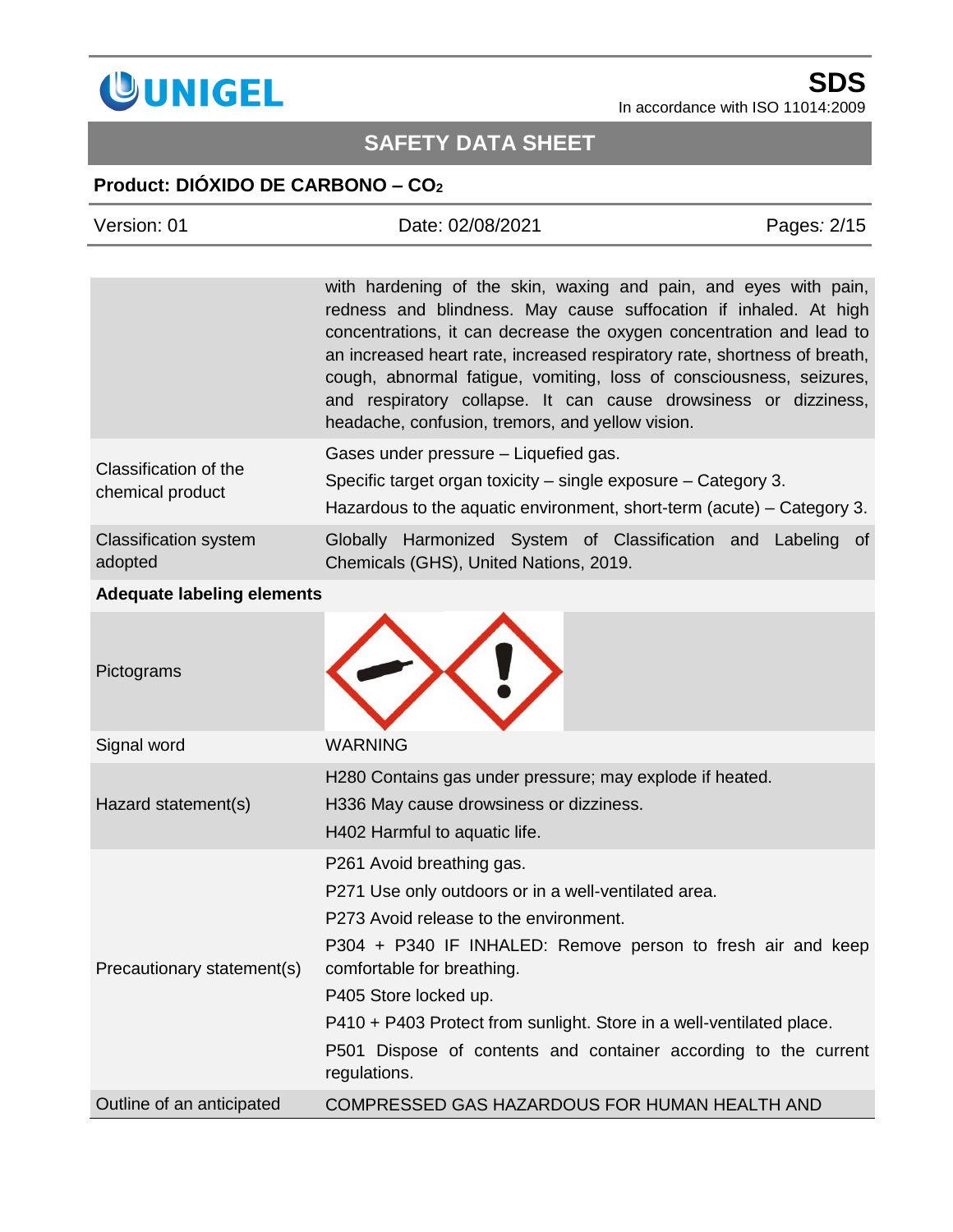

# **SAFETY DATA SHEET**

## **Product: DIÓXIDO DE CARBONO – CO<sup>2</sup>**

Version: 01 Date: 02/08/2021 Pages*:* 3/15

emergency **HARMFUL FOR THE ENVIRONMENT.** 

#### **SECTION 3: COMPOSITION/INFORMATION ON INGREDIENTS**

| <b>SUBSTANCE</b>                                                      |                                                                                                                                                                                                                                                                                                                                                                                                                                                                                          |
|-----------------------------------------------------------------------|------------------------------------------------------------------------------------------------------------------------------------------------------------------------------------------------------------------------------------------------------------------------------------------------------------------------------------------------------------------------------------------------------------------------------------------------------------------------------------------|
| Systematic chemical or trivial<br>name                                | Carbon dioxide.                                                                                                                                                                                                                                                                                                                                                                                                                                                                          |
| Common or generic name                                                | Carbonic acid gas.                                                                                                                                                                                                                                                                                                                                                                                                                                                                       |
| <b>CAS Number</b>                                                     | 124-38-9.                                                                                                                                                                                                                                                                                                                                                                                                                                                                                |
| Impurities and stabilizing<br>additives contributing to the<br>hazard | Substances in this category contain mainly low molecular weight<br>hydrocarbon molecules, which generate the dominant hazard in<br>petroleum hydrocarbon gases. Their physical and chemical<br>characteristics require that they be kept within strictly closed systems.<br>Unlike refinery gases, petroleum hydrocarbon gases do not contain<br>inorganic compounds (eg., hydrogen sulfide, ammonia, and carbon<br>monoxide).<br>There are no impurities that contribute to the danger. |

### **SECTION 4: FIRST-AID MEASURES**

| <b>Exposure routes</b>                                  |                                                                                                                                                                                                                                                           |
|---------------------------------------------------------|-----------------------------------------------------------------------------------------------------------------------------------------------------------------------------------------------------------------------------------------------------------|
| Inhalation                                              | Take the victim to a ventilated place and keep him at rest. Check<br>respiratory function. If the victim is breathing heavily, give him oxygen.<br>If necessary, give artificial respiration. Seek medical attention. Take<br>this SDS.                   |
| Skin contact                                            | Remove clothing, shoes, and jewelry to avoid obstructing blood<br>circulation. Clothing frozen to the skin should be thawed before<br>removing. Wash exposed skin with plenty of water for at least 15<br>minutes. Seek medical attention. Take this SDS. |
| Eye contact:                                            | Rinse thoroughly with water for several minutes. If using contact<br>lenses, remove them if it is easy. If eye irritation persists, consult a<br>doctor. Take this SDS.                                                                                   |
| Ingestion                                               | It is not ingested because it is a gas.                                                                                                                                                                                                                   |
| Anticipated acute effects<br>and/or anticipated delayed | The product is asphyxiating and displaces oxygen from the ambient<br>atmosphere so that less oxygen is inhaled into the lungs. This causes                                                                                                                |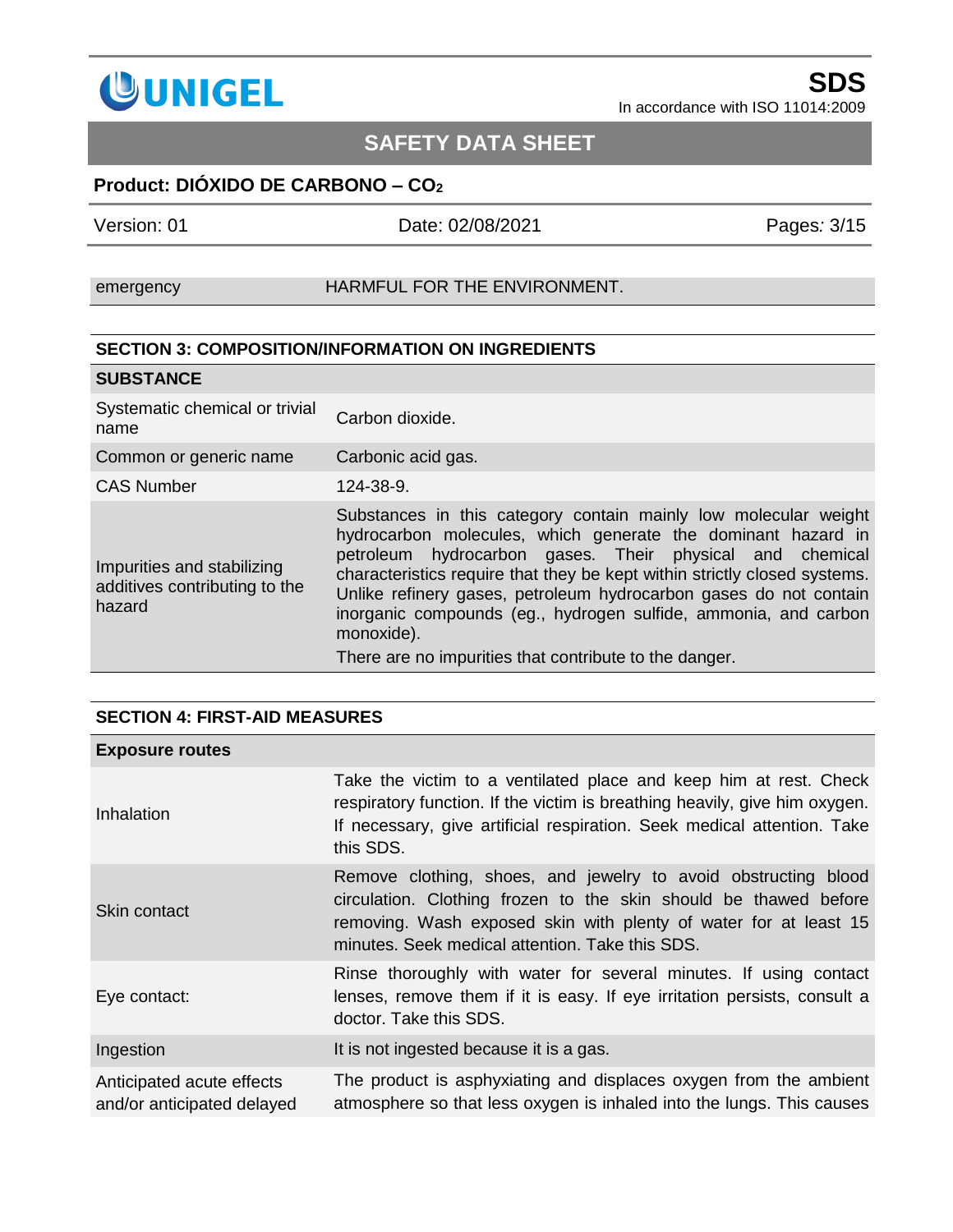

# **SAFETY DATA SHEET**

## **Product: DIÓXIDO DE CARBONO – CO<sup>2</sup>**

| Version: 01                                                          | Date: 02/08/2021                                                                                                                                                                                                                                                                                                                                                                                                                                                                                                                                                     | Pages: 4/15 |
|----------------------------------------------------------------------|----------------------------------------------------------------------------------------------------------------------------------------------------------------------------------------------------------------------------------------------------------------------------------------------------------------------------------------------------------------------------------------------------------------------------------------------------------------------------------------------------------------------------------------------------------------------|-------------|
| effects                                                              | less oxygen to pass through the alveolar-capillary membrane to                                                                                                                                                                                                                                                                                                                                                                                                                                                                                                       |             |
|                                                                      | oxygenate the blood. This decreases the oxygen supply to the vital<br>organs and results in anaerobic metabolism. Organ systems with<br>higher aerobic metabolic rates, such as the cardiovascular system and<br>the central nervous system, are among the first to manifest key signs<br>of dysfunction.                                                                                                                                                                                                                                                            |             |
| Most important<br>symptoms/effects                                   | Direct contact with the liquid can cause frostbite-type burns to the skin<br>with hardening of the skin, waxing and pain, and eyes with pain,<br>redness and blindness. May cause suffocation if inhaled. At high<br>concentrations, it can decrease the oxygen concentration and lead to<br>an increased heart rate, increased respiratory rate, shortness of<br>breath, cough, abnormal fatigue, vomiting, loss of consciousness,<br>seizures, and respiratory collapse. It can cause drowsiness or<br>dizziness, headache, confusion, tremors, and yellow vision. |             |
|                                                                      | The product is asphyxiating and displaces oxygen from the ambient<br>atmosphere so that less oxygen is inhaled into the lungs. This causes<br>less oxygen to pass through the alveolar-capillary membrane to<br>oxygenate the blood. This decreases the oxygen supply to the vital<br>organs and results in anaerobic metabolism. Organ systems with<br>higher aerobic metabolic rates, such as the cardiovascular system and<br>the central nervous system, are among the first to manifest key signs<br>of dysfunction.                                            |             |
| Protection of first aiders<br>and/or special notes to a<br>physician | Avoid contact with the product when helping the victim. Keep the<br>victim at rest and warm. Exposure treatment should be directed at<br>controlling the symptoms and clinical condition of the patient, and<br>providing oxygen.                                                                                                                                                                                                                                                                                                                                    |             |

### **SECTION 5: FIRE-FIGHTING MEASURES**

|                                                       | Suitable: Compatible with chemical dust and water mist.                                                           |
|-------------------------------------------------------|-------------------------------------------------------------------------------------------------------------------|
| Extinguishing media                                   | Not recommended: direct water jets. Do not pour water directly on the<br>point of spillage as it may freeze.      |
| Specific hazards arising from<br>the chemical product | Combustion of the chemical product or its container can form carbon<br>monoxide (CO) and carbon dioxide $(CO2)$ . |
|                                                       | May explode under the influence of heat. Gas is heavier than air and                                              |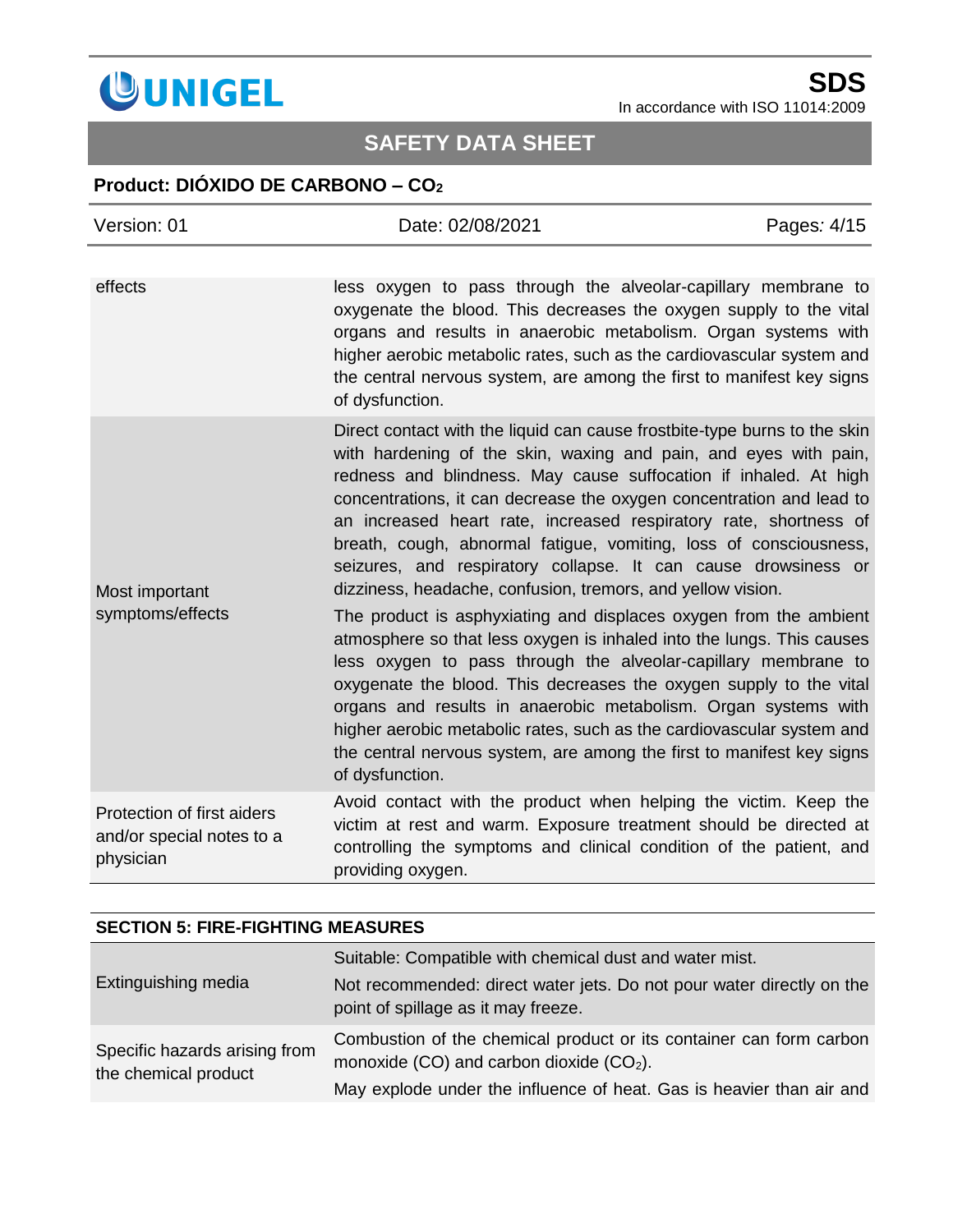

# **SAFETY DATA SHEET**

## **Product: DIÓXIDO DE CARBONO – CO<sup>2</sup>**

| Version: 01                                             | Date: 02/08/2021                                                                                                                                                                                    | Pages: 5/15 |
|---------------------------------------------------------|-----------------------------------------------------------------------------------------------------------------------------------------------------------------------------------------------------|-------------|
|                                                         |                                                                                                                                                                                                     |             |
|                                                         | can accumulate in confined spaces causing oxygen deficiency. Broken<br>cylinders can project violently. The build-up of static electricity can<br>ignite any explosive mixture.                     |             |
| Specific extinguishing<br>methods                       | Containers and tanks involved in the fire should be cooled with water<br>laterally.                                                                                                                 |             |
| Special equipment for the<br>protection of firefighters | The service team must use positive pressure self-contained breathing<br>apparatus (SCBA) and full protective clothing. Containers and tanks<br>involved in the fire must be cooled with water mist. |             |

### **SECTION 6: ACCIDENTAL RELEASE MEASURES**

| Personal precautions                     | Preventively isolate from sources of ignition. No Smoking. Evacuate<br>the area within a radius of at least 100 meters. Do not touch damaged<br>containers or spilled material without wearing suitable clothing. Avoid<br>inhalation, contact with eyes and skin. Use personal protective<br>equipment as described in section 8.                                                                                                                       |
|------------------------------------------|----------------------------------------------------------------------------------------------------------------------------------------------------------------------------------------------------------------------------------------------------------------------------------------------------------------------------------------------------------------------------------------------------------------------------------------------------------|
| Protective equipment:                    | Use protective equipment as described in Section 8.                                                                                                                                                                                                                                                                                                                                                                                                      |
| <b>Emergency procedures</b>              | Wear full PPE with safety glasses, safety gloves, suitable protective<br>clothing and closed shoes. In case of large leaks, where the exposure<br>is great, it is recommended to use a respiratory protection mask with a<br>gas filter.                                                                                                                                                                                                                 |
| Environmental precautions                | Prevent the product from reaching the soil and water courses. Notify<br>the relevant authorities if the product has caused environmental<br>pollution (if it has reached water courses or if it has contaminated the<br>soil or vegetation).                                                                                                                                                                                                             |
| containment                              | Methods and materials for Containment techniques may include bunding, covering of drains and<br>capping procedures.                                                                                                                                                                                                                                                                                                                                      |
| Methods and materials for<br>cleaning up | Stop the gas leak if it can be done without risk. Slowly release the<br>content into the atmosphere. Extinguishing a fire without blocking the<br>leak can cause an explosion. Ventilate area of spill or remove<br>container to well ventilated area. Use water mist to reduce or deflect<br>the vapor cloud. All equipment used to contain the product must be<br>grounded. For the final destination, proceed according to section 13 of<br>this SDS. |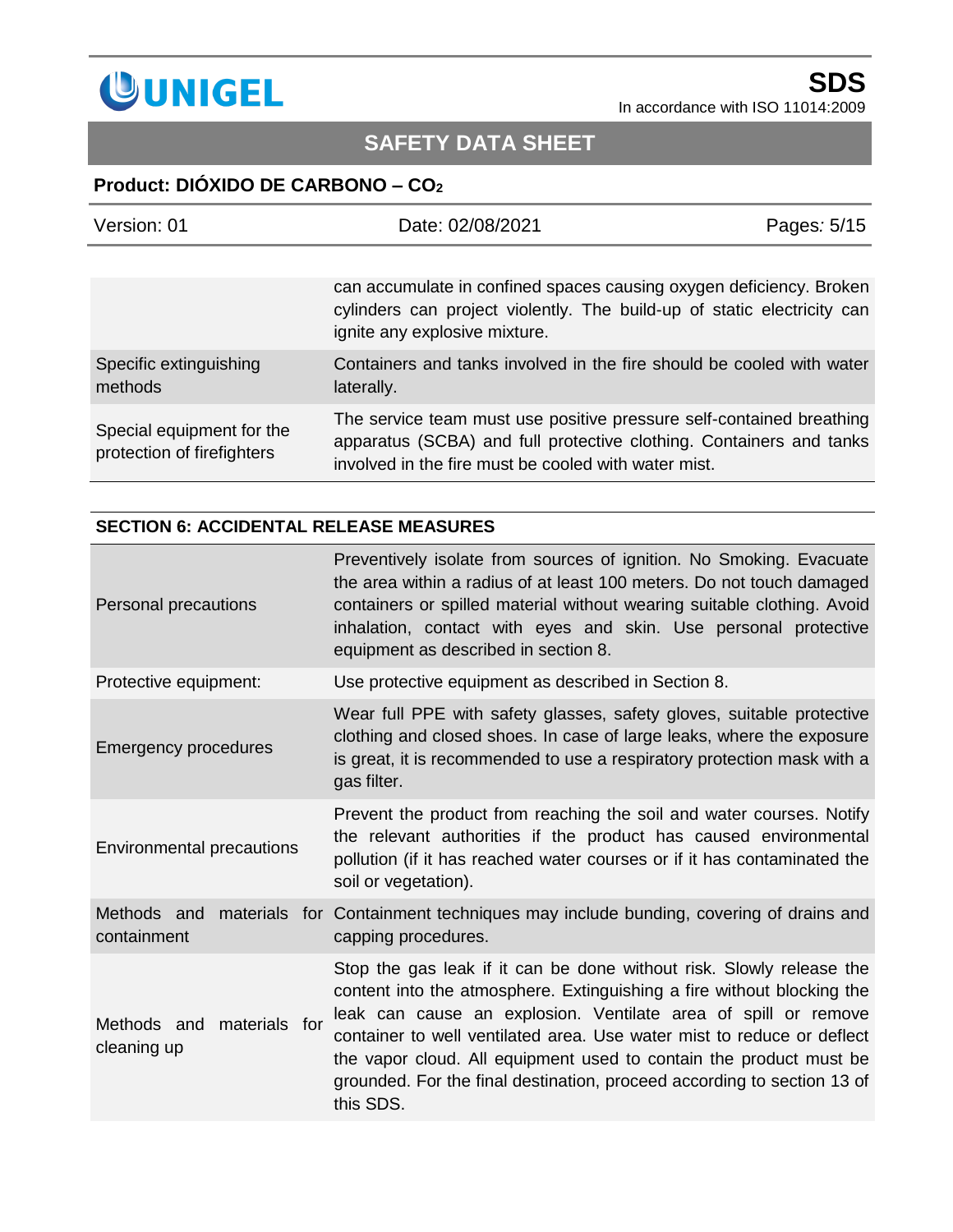

# **SAFETY DATA SHEET**

## **Product: DIÓXIDO DE CARBONO – CO<sup>2</sup>**

| Version: 01                               | Date: 02/08/2021                                                                                                                       | Pages: 6/15 |
|-------------------------------------------|----------------------------------------------------------------------------------------------------------------------------------------|-------------|
|                                           |                                                                                                                                        |             |
| Secondary disaster<br>prevention measures | Do not dispose of directly into the environment or the sewage system.<br>Products resulting from fire control can cause contamination. |             |

#### **SECTION 7: HANDLING AND STORAGE**

#### **Handling**

| Precautions for safe handling            | Schedule a first aid action before starting product activity. The use of<br>the product is restricted to professionals. Caution - Avoid exposure -<br>obtain special instructions before use. Handle in a ventilated area or<br>with a general local exhaust / ventilation system. Avoid the release of<br>gases. Water should not be allowed to enter the container. Do not<br>allow feedback to the container. Protect cylinders from physical<br>damage; do not drag, roll, slip or fall. When moving cylinders, even<br>over short distances, use a cart designed to transport cylinders. Leave<br>the valve protection covers in place until the container has been fixed<br>against a wall or bench or placed on a container stand and is ready for<br>use. If the user has any difficulty in operating the cylinder valve,<br>discontinue use and contact the supplier. Never attempt to repair or<br>modify container valves or safety relief devices. Damaged valves<br>should be reported to the supplier immediately. Keep container valve<br>outlets clean and free of contaminants, particularly oil and water.<br>Replace valve caps or valve caps and container caps where they are<br>supplied as soon as the container is disconnected from the equipment.<br>Close the container valve after each use and when empty, even if it is<br>still connected to the equipment. Never try to transfer gases from one<br>cylinder / container to another. Never use a direct flame or electric<br>heating devices to increase the pressure in a container. Do not<br>remove or deface the labels provided by the supplier to identify the<br>contents of the cylinder. Use personal protective equipment as<br>described in section 8. |
|------------------------------------------|--------------------------------------------------------------------------------------------------------------------------------------------------------------------------------------------------------------------------------------------------------------------------------------------------------------------------------------------------------------------------------------------------------------------------------------------------------------------------------------------------------------------------------------------------------------------------------------------------------------------------------------------------------------------------------------------------------------------------------------------------------------------------------------------------------------------------------------------------------------------------------------------------------------------------------------------------------------------------------------------------------------------------------------------------------------------------------------------------------------------------------------------------------------------------------------------------------------------------------------------------------------------------------------------------------------------------------------------------------------------------------------------------------------------------------------------------------------------------------------------------------------------------------------------------------------------------------------------------------------------------------------------------------------------------------------------------------------------------------------------------|
| <b>Technical measures for</b><br>handler | prevention of exposure of the Use personal protective equipment as described in Section 8.                                                                                                                                                                                                                                                                                                                                                                                                                                                                                                                                                                                                                                                                                                                                                                                                                                                                                                                                                                                                                                                                                                                                                                                                                                                                                                                                                                                                                                                                                                                                                                                                                                                       |
|                                          |                                                                                                                                                                                                                                                                                                                                                                                                                                                                                                                                                                                                                                                                                                                                                                                                                                                                                                                                                                                                                                                                                                                                                                                                                                                                                                                                                                                                                                                                                                                                                                                                                                                                                                                                                  |

| Technical measures for | It is not expected that the product presents a fire or explosion hazard. |
|------------------------|--------------------------------------------------------------------------|
| prevention of fire and |                                                                          |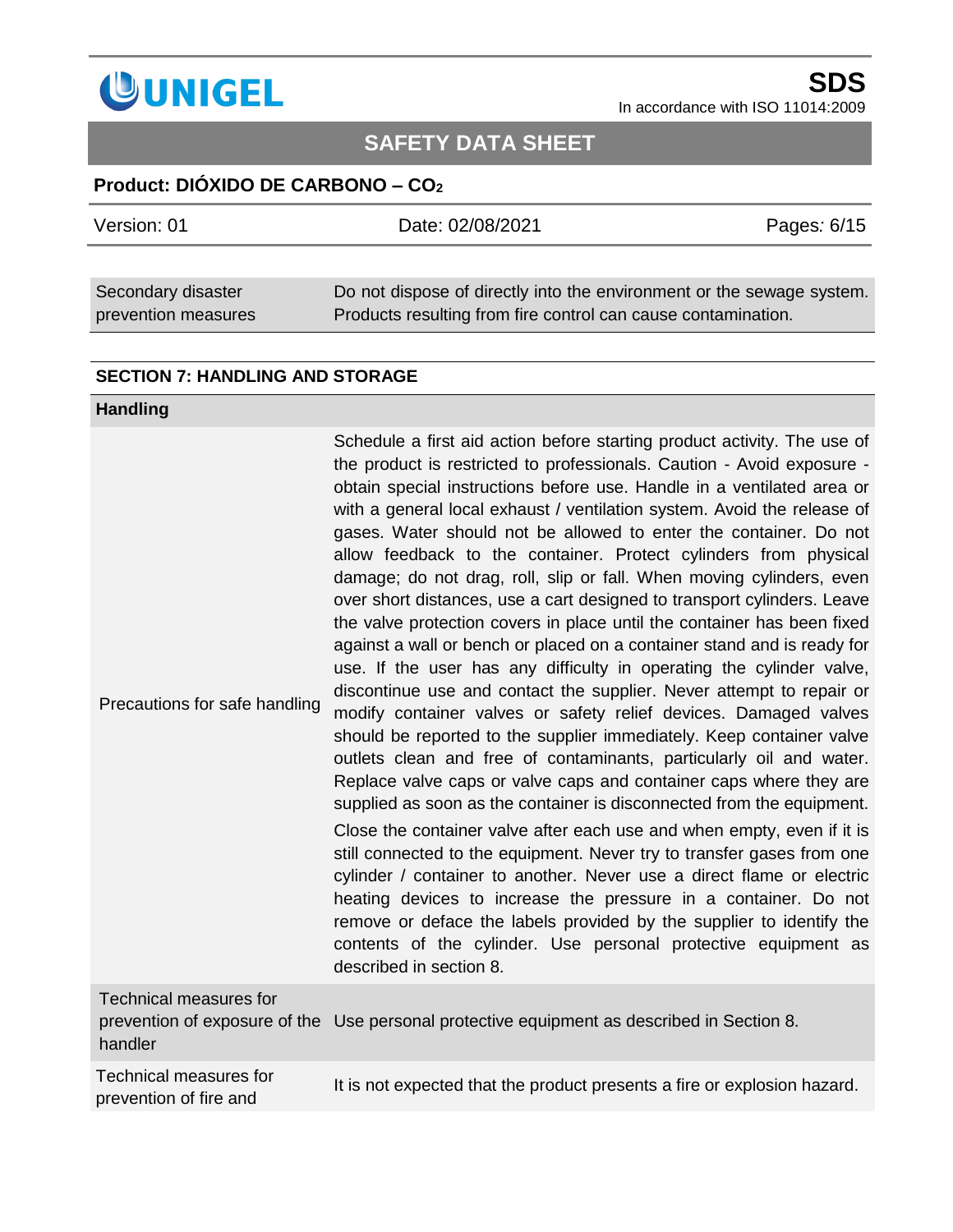

# **SAFETY DATA SHEET**

## **Product: DIÓXIDO DE CARBONO – CO<sup>2</sup>**

| Version: 01                             | Date: 02/08/2021                                                                                                                                                                                                                                                                                                                                                                                                                                                                                                                                                                                                                       | Pages: 7/15 |
|-----------------------------------------|----------------------------------------------------------------------------------------------------------------------------------------------------------------------------------------------------------------------------------------------------------------------------------------------------------------------------------------------------------------------------------------------------------------------------------------------------------------------------------------------------------------------------------------------------------------------------------------------------------------------------------------|-------------|
| explosion                               |                                                                                                                                                                                                                                                                                                                                                                                                                                                                                                                                                                                                                                        |             |
| Suitable precautions                    | Contaminated clothing should be changed and washed before reuse.<br>Remove clothing and protective equipment contaminated before<br>entering eating areas.                                                                                                                                                                                                                                                                                                                                                                                                                                                                             |             |
| Prevention of contact:                  | Wash hands and face thoroughly after handling and before eating,<br>drinking, smoking, or going to the bathroom.                                                                                                                                                                                                                                                                                                                                                                                                                                                                                                                       |             |
| <b>Storage</b>                          |                                                                                                                                                                                                                                                                                                                                                                                                                                                                                                                                                                                                                                        |             |
| Conditions for safe storage             | Store in a well-ventilated place, away from sunlight. Keep container<br>closed and away from combustible materials. Inspect cylinders to<br>ensure they are properly labeled (identified) and undamaged. Keep<br>cylinders in an upright position, attached to a wall or other solid<br>structure. Ground all cylinders and containers. Keep as little quantity<br>as possible in storage. Cylinder valves must be tightly closed. This<br>product may react dangerously with some incompatible materials as<br>described in Section 10. The addition of stabilizers and antioxidants is<br>not required to ensure product durability. |             |
| <b>Technical measures</b>               | Keep away from high temperatures, ignition sources and incompatible<br>materials.                                                                                                                                                                                                                                                                                                                                                                                                                                                                                                                                                      |             |
| Incompatible substances and<br>mixtures | Oxidizing agents (perchlorates, peroxides, permanganates, chlorates,<br>nitrates, chlorine, bromine and fluorine), reducing agents (lithium,<br>sodium, aluminum and their hydrides), metal carbides, metal salts and<br>strong bases (sodium hydroxide and potassium hydroxide).                                                                                                                                                                                                                                                                                                                                                      |             |
| <b>Packaging materials</b>              |                                                                                                                                                                                                                                                                                                                                                                                                                                                                                                                                                                                                                                        |             |
| Recommended material                    | Recommended packaging: conduits or cylinders.                                                                                                                                                                                                                                                                                                                                                                                                                                                                                                                                                                                          |             |
| Unsuitable material                     | Packaging of other materials.                                                                                                                                                                                                                                                                                                                                                                                                                                                                                                                                                                                                          |             |

#### **SECTION 8: EXPOSURE CONTROLS AND PERSONAL PROTECTION**

**Permissible concentration**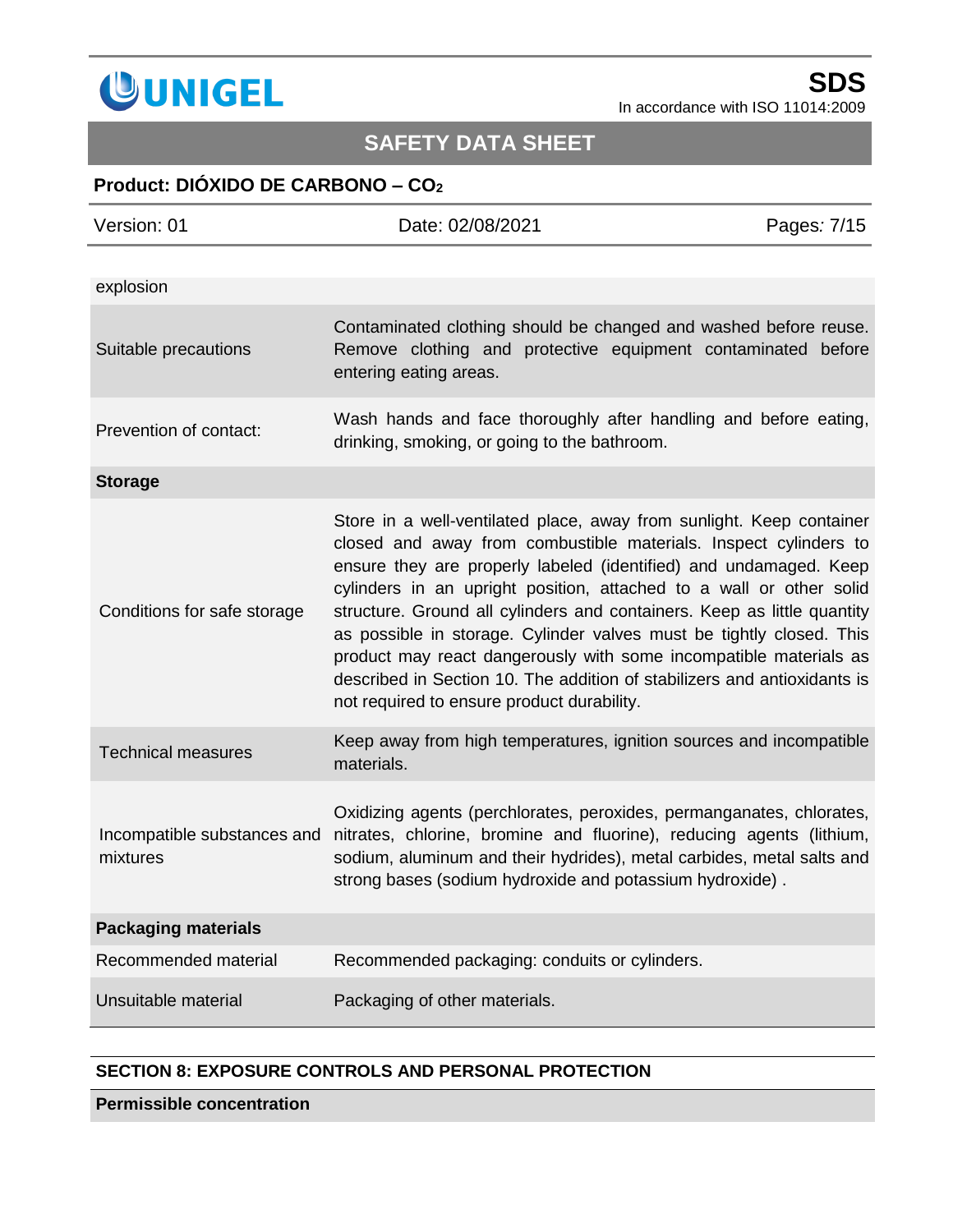

# **SAFETY DATA SHEET**

# **Product: DIÓXIDO DE CARBONO – CO<sup>2</sup>**

| Version: 01                               | Date: 02/08/2021                                                                                                                                                                                                                                                                                                                                                                                                                                                                                                                                                                      |                                | Pages: 8/15             |                                |
|-------------------------------------------|---------------------------------------------------------------------------------------------------------------------------------------------------------------------------------------------------------------------------------------------------------------------------------------------------------------------------------------------------------------------------------------------------------------------------------------------------------------------------------------------------------------------------------------------------------------------------------------|--------------------------------|-------------------------|--------------------------------|
|                                           |                                                                                                                                                                                                                                                                                                                                                                                                                                                                                                                                                                                       |                                |                         |                                |
| Occupational exposure limit               | Chemical or<br>common<br>name                                                                                                                                                                                                                                                                                                                                                                                                                                                                                                                                                         | TLV – TWA<br>(ACGIH, 2012)     | PEL-TWA<br>(OSHA, 2006) | $REL - TWA$<br>(NIOSH,<br>2010 |
|                                           | Carbon                                                                                                                                                                                                                                                                                                                                                                                                                                                                                                                                                                                | <b>TWA 5000 ppm</b>            | 5.000 ppm               |                                |
|                                           | dioxide                                                                                                                                                                                                                                                                                                                                                                                                                                                                                                                                                                               | STEL 30.000 ppm                | ST 30.000 ppm           | 5.000 ppm                      |
|                                           |                                                                                                                                                                                                                                                                                                                                                                                                                                                                                                                                                                                       | ST: Short-term exposure limit. |                         |                                |
| <b>Biological limit</b>                   | Not established.                                                                                                                                                                                                                                                                                                                                                                                                                                                                                                                                                                      |                                |                         |                                |
| <b>Engineering controls</b><br>measures   | Promote mechanical ventilation and a direct exhaust system to the<br>outside environment. These measures help reduce product exposure.<br>Keep atmospheric concentrations of the components of the product<br>below the indicated occupational exposure limits.<br>Pressure systems should be checked periodically for leaks. Oxygen<br>detectors should be used when suffocating gases can be released.<br>Make sure the exposure is below the occupational exposure limits<br>(when available). Consider the work authorization system, for<br>example, for maintenance activities. |                                |                         |                                |
| Appropriate personal protective equipment |                                                                                                                                                                                                                                                                                                                                                                                                                                                                                                                                                                                       |                                |                         |                                |
| Respiratory protection                    | The use of a supplied-air semi-facial respirator is recommended.<br>Depending on the inhalation hazard of the product, a risk assessment<br>must be carried out to adequately define respiratory protection in light<br>of the conditions of use of the product.                                                                                                                                                                                                                                                                                                                      |                                |                         |                                |
| Hand protection                           | Wear chemical resistant gloves made of natural rubber or nitrile. The<br>material must be waterproof.                                                                                                                                                                                                                                                                                                                                                                                                                                                                                 |                                |                         |                                |
| Eye protection                            | Safety goggles.                                                                                                                                                                                                                                                                                                                                                                                                                                                                                                                                                                       |                                |                         |                                |
| Skin and body protection                  | Suitable safety clothing and closed shoes. The material used should<br>be waterproof.                                                                                                                                                                                                                                                                                                                                                                                                                                                                                                 |                                |                         |                                |
| Special precautions                       | Not established.                                                                                                                                                                                                                                                                                                                                                                                                                                                                                                                                                                      |                                |                         |                                |
|                                           |                                                                                                                                                                                                                                                                                                                                                                                                                                                                                                                                                                                       |                                |                         |                                |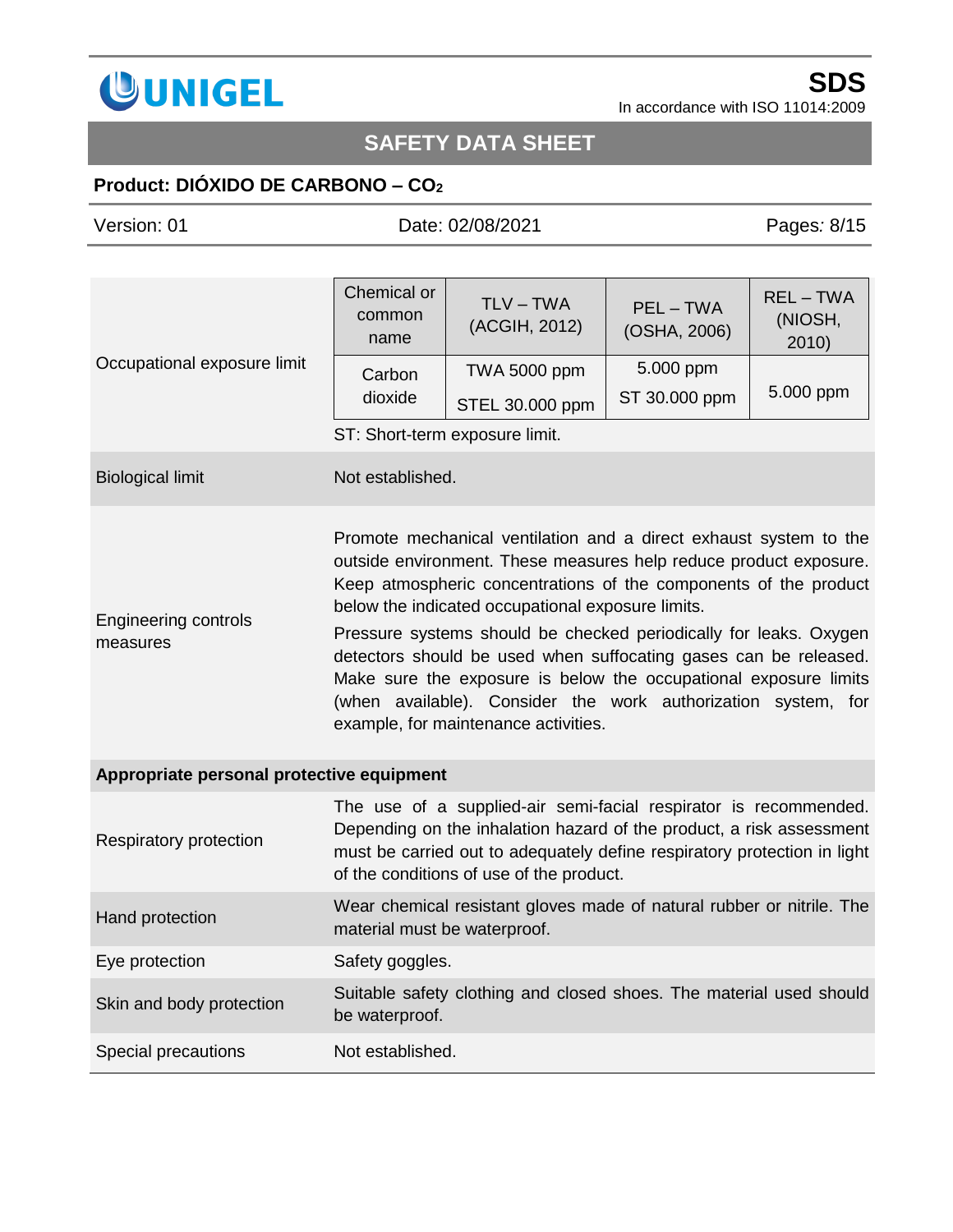

# **SAFETY DATA SHEET**

## **Product: DIÓXIDO DE CARBONO – CO<sup>2</sup>**

Version: 01 Date: 02/08/2021 Pages*:* 9/15

### **SECTION 9: PHYSICAL AND CHEMICAL PROPERTIES**

| Appearance                                           | Gas, colorless.                                                                  |
|------------------------------------------------------|----------------------------------------------------------------------------------|
| Odour                                                | Odorless.                                                                        |
| pH                                                   | Not available.                                                                   |
| Melting point/freezing point                         | $-56,6^{\circ}$ C.                                                               |
| Boiling point, initial boiling,<br>and boiling range | $-78,5^{\circ}$ C.                                                               |
| Flashpoint                                           | Not flammable.                                                                   |
| Upper/lower flammability or<br>explosive limits      | Not applicable.                                                                  |
| Vapour pressure                                      | 4.83 x 104 mmHg a 25°C.                                                          |
| Vapour density                                       | 1.53 a $78.2^{\circ}$ C (air = 1).                                               |
| Relative density                                     | 1.335 a 20°C.                                                                    |
| Solubility(ies)                                      | Miscible in hydrocarbons and most organic liquids. Slightly soluble in<br>water. |
| n-octanol/water partition<br>coefficient             | Log kow: 0.830.                                                                  |
| Auto-ignition temperature                            | Not available.                                                                   |
| Decomposition temperature                            | Not available.                                                                   |
| Odour threshold                                      | Not available.                                                                   |
| Evaporation rate                                     | Not available.                                                                   |
| Flammability                                         | Not flammable.                                                                   |
| Viscosity                                            | Not available.                                                                   |
| Other information                                    | Critical temperature: 31°C.<br>Density: 1,977 g / L.                             |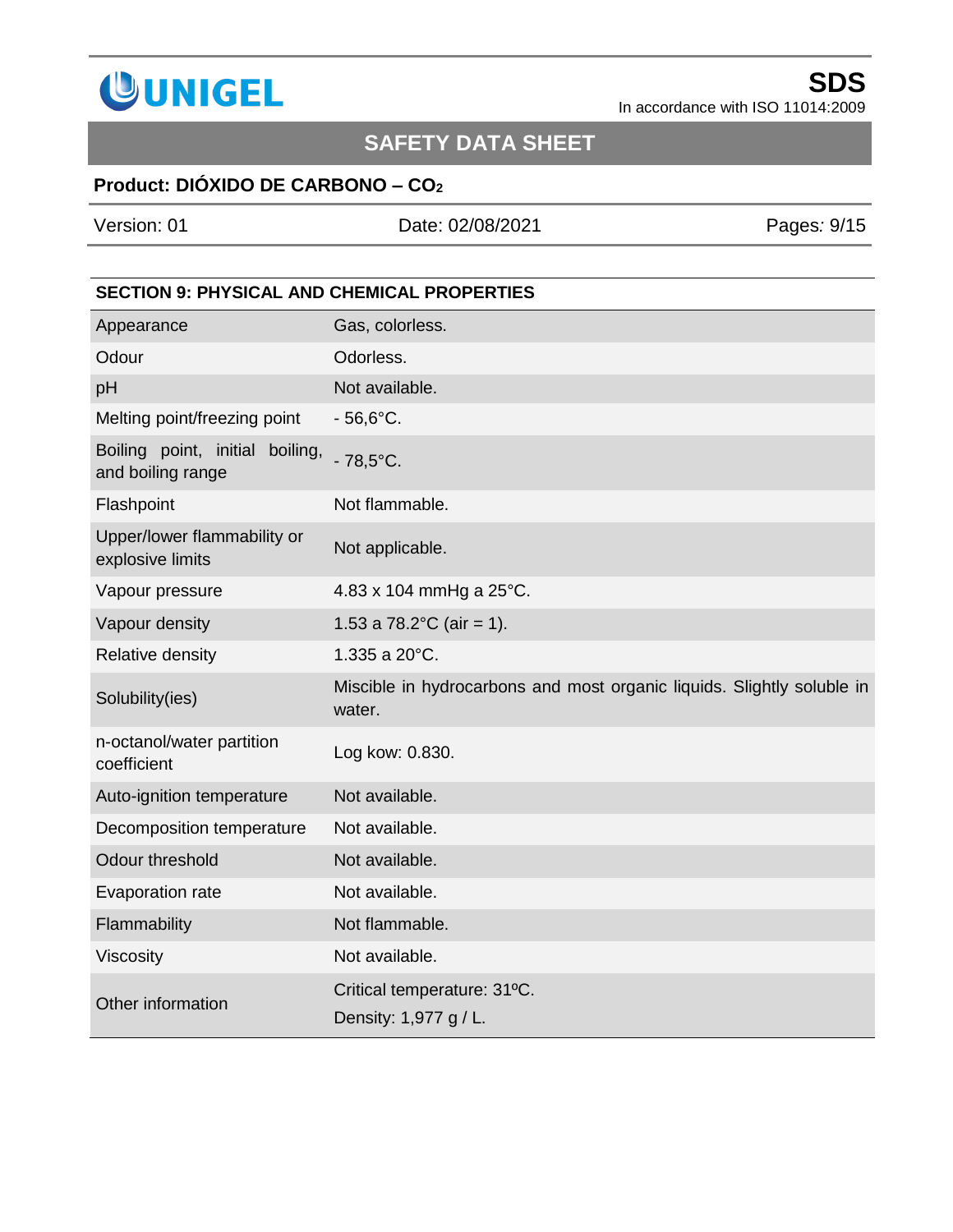

# **SAFETY DATA SHEET**

## **Product: DIÓXIDO DE CARBONO – CO<sup>2</sup>**

| Version: 01 |  |
|-------------|--|
|             |  |

Version: 01 Date: 02/08/2021 Pages*:* 10/15

### **SECTION 10: STABILITY AND REACTIVITY**

| <b>Chemical stability</b>           | Stable product under normal conditions of temperature and pressure.<br>Liquid carbon dioxide can attack plastics, rubber, and coatings.                                                                                                                                           |  |  |
|-------------------------------------|-----------------------------------------------------------------------------------------------------------------------------------------------------------------------------------------------------------------------------------------------------------------------------------|--|--|
| Hazardous reactions                 | Reacts with the dust of various metals, such as magnesium,<br>zirconium, titanium, and chromium, which can ignite or explode when<br>suspended in carbon dioxide. Forms carbonic acid in water.                                                                                   |  |  |
| Conditions to avoid                 | Elevated temperatures. Ignition sources and contact with incompatible<br>materials.                                                                                                                                                                                               |  |  |
| Incompatible materials              | Oxidizing agents (perchlorates, peroxides, permanganates, chlorates,<br>nitrates, chlorine, bromine and fluorine), reducing agents (lithium,<br>sodium, aluminum and their hydrides), metal carbides, metal salts and<br>strong bases (sodium hydroxide and potassium hydroxide). |  |  |
| Hazardous decomposition<br>products | Combustion of the chemical or its packaging can form carbon<br>monoxide and carbon dioxide.                                                                                                                                                                                       |  |  |

### **SECTION 11: TOXICOLOGICAL INFORMATION**

| Acute toxicity                       | The product is not expected to be toxic to the oral, dermal and<br>inhalation routes.<br>$LC_{50}$ (inhalation, rats, 4h): 167857 ppm. |
|--------------------------------------|----------------------------------------------------------------------------------------------------------------------------------------|
| Skin irritation/corrosion            | Direct contact with the liquid can cause frostbite-type burns to the skin<br>with hardening of the skin, waxing and pain.              |
| Eye damage/irritation                | Direct contact with the liquid can cause frostbite-type burns to the<br>eyes with pain, redness, and blindness.                        |
| Respiratory or skin<br>sensitization | The product is not expected to cause respiratory or skin sensitization.                                                                |
| Reproductive cell<br>mutagenicity    | The product is not expected to cause germ cell mutagenicity.                                                                           |
| Carcinogenicity                      | The product is not expected to have a carcinogenic potential.                                                                          |
| Reproductive toxicity                | The product is not expected to cause reproductive toxicity.                                                                            |
| Specific target organ toxicity       | Carbon dioxide is suffocating. At high concentrations, it can decrease                                                                 |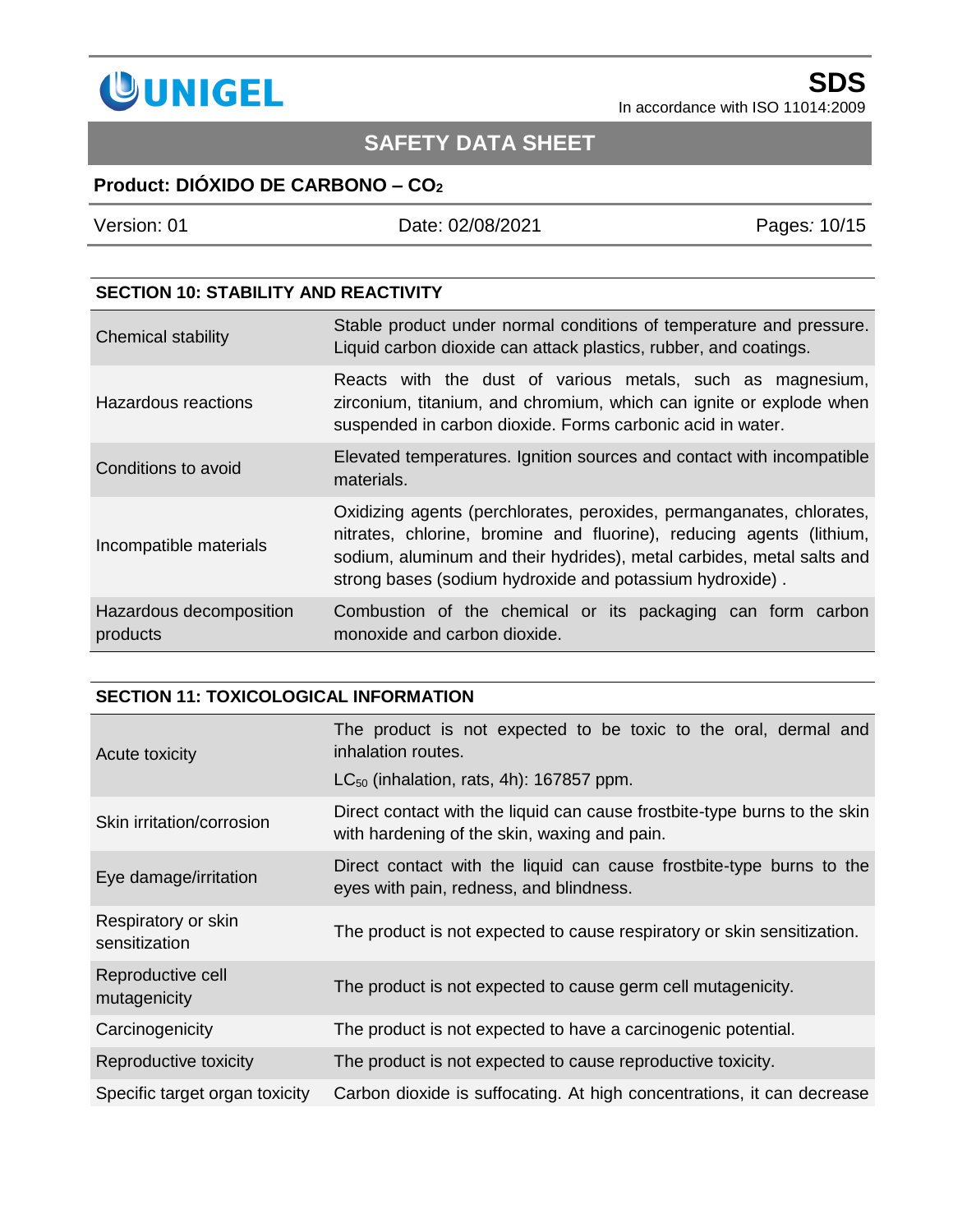

# **SAFETY DATA SHEET**

## **Product: DIÓXIDO DE CARBONO – CO<sup>2</sup>**

| Version: 01                                           | Date: 02/08/2021                                                                                                                                                                                                                                                                                                                                                                                                                                                                                                          | Pages: 11/15 |
|-------------------------------------------------------|---------------------------------------------------------------------------------------------------------------------------------------------------------------------------------------------------------------------------------------------------------------------------------------------------------------------------------------------------------------------------------------------------------------------------------------------------------------------------------------------------------------------------|--------------|
|                                                       |                                                                                                                                                                                                                                                                                                                                                                                                                                                                                                                           |              |
| - single exposure                                     | the oxygen concentration and lead to an increased heart rate,<br>increased respiratory rate, shortness of breath, cough, abnormal<br>fatigue, vomiting, loss of consciousness, seizures, and respiratory<br>collapse. It can cause drowsiness or dizziness, headache, confusion,<br>tremors, and yellow vision.                                                                                                                                                                                                           |              |
|                                                       | The product is asphyxiating and displaces oxygen from the ambient<br>atmosphere so that less oxygen is inhaled into the lungs. This causes<br>less oxygen to pass through the alveolar-capillary membrane to<br>oxygenate the blood. This decreases the oxygen supply to the vital<br>organs and results in anaerobic metabolism. Organ systems with<br>higher aerobic metabolic rates, such as the cardiovascular system and<br>the central nervous system, are among the first to manifest key signs<br>of dysfunction. |              |
| Specific target organ toxicity<br>- repeated exposure | The product is not expected to cause target organ toxicity through<br>repeated exposure.                                                                                                                                                                                                                                                                                                                                                                                                                                  |              |
| Aspiration hazard                                     | It is not expected that the product presents aspiration hazard.                                                                                                                                                                                                                                                                                                                                                                                                                                                           |              |
| Toxicokinetics, metabolism<br>and distribution        | Carbon dioxide is suffocating. At high concentrations, it can decrease<br>the oxygen concentration and lead to an increased heart rate,<br>increased respiratory rate, shortness of breath, cough, abnormal<br>fatigue, vomiting, loss of consciousness, seizures, and respiratory<br>collapse.                                                                                                                                                                                                                           |              |

| <b>SECTION 12: ECOLOGICAL INFORMATION</b>                |                                                                                                                                |  |  |
|----------------------------------------------------------|--------------------------------------------------------------------------------------------------------------------------------|--|--|
| Environmental effects, behavior, and fate of the product |                                                                                                                                |  |  |
| Ecotoxicity                                              | harmful for acuatic organisms.<br>$LC_{50}$ (Oncorhynchus mykiss, 96h): 35 mg / L.                                             |  |  |
| Persistence and degradability                            | The product is not expected to show persistence, it is expected to<br>degrade rapidly.<br>Biodegradability: high in 14.4 days. |  |  |
| Bioaccumulative potential                                | Presents low bioacumulative potencial in aquatic organisms.<br>BCF: 1.33.<br>Log kow: 0.830.                                   |  |  |
| Mobility in soil                                         | High soil mobility is expected.                                                                                                |  |  |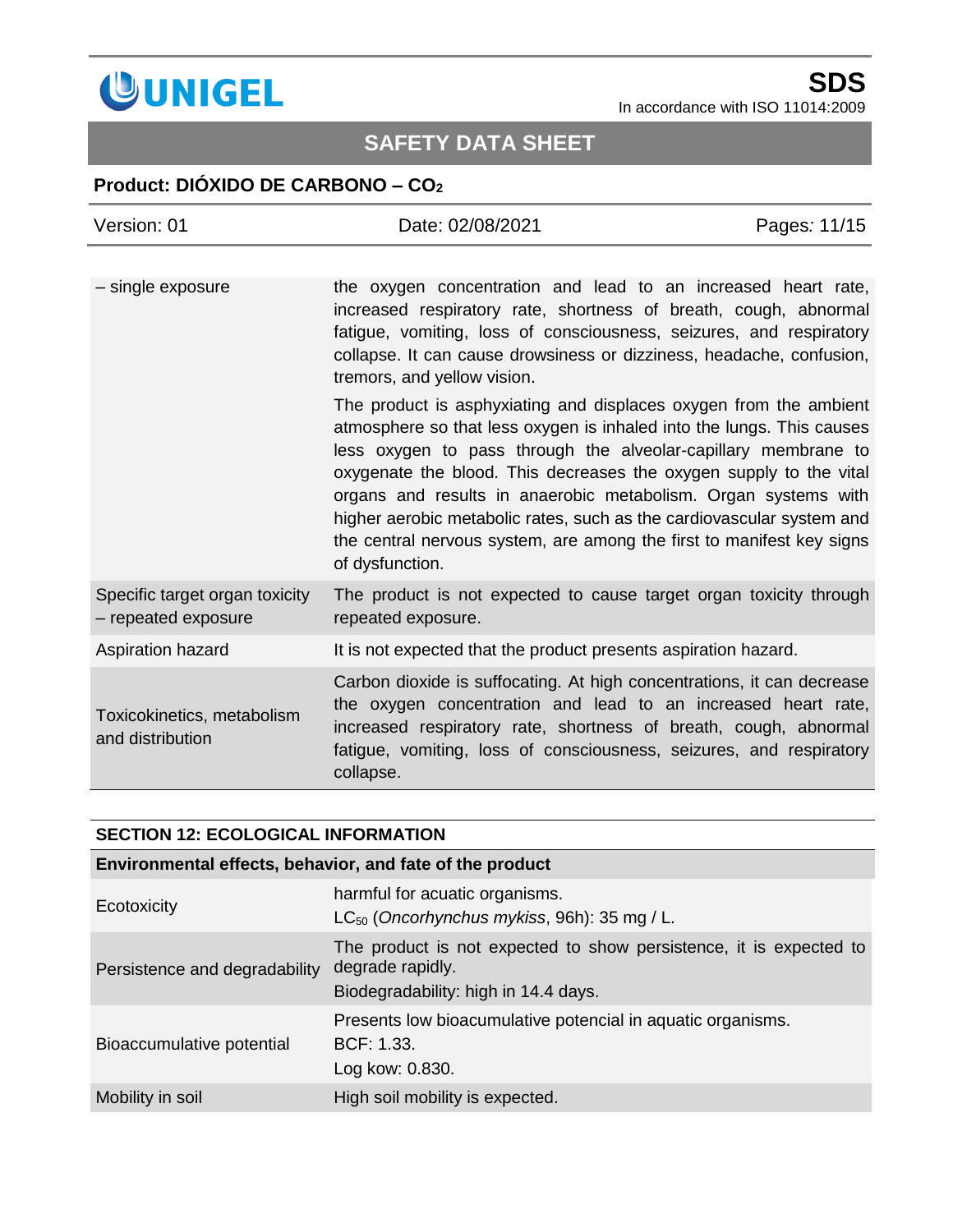

## **SAFETY DATA SHEET**

### **Product: DIÓXIDO DE CARBONO – CO<sup>2</sup>**

| Version: 01           | Date: 02/08/2021            | Pages: 12/15 |
|-----------------------|-----------------------------|--------------|
|                       |                             |              |
|                       | Koc: 12.9.                  |              |
| Other adverse effects | No other effects are known. |              |
|                       |                             |              |

#### **SECTION 13: DISPOSAL CONSIDERATIONS**

Methods of disposal to the chemical product, product waste and/or contaminated container and/or packaging Must be disposed of as hazardous waste in compliance with local regulations. The treatment and disposal should be evaluated for each specific product. Keep the product remains in its original and properly closed. Disposal should be performed as established for the product. Do not reuse empty containers. These may contain product residues and should be kept closed and sent for proper disposal as established for the product.

#### **SECTION 14: TRANSPORT INFORMATION**

## **International regulations Land** UN – "United Nations" Recommendations on the TRANSPORT OF DANGEROUS GOODS. Model Regulations UN number 1013 UN proper shipping name CARBON DIOXIDE Transport hazard class(es) 2.2 Subsidiary risk N.A. Packing group N.A. **Sea IMO** – International Maritime Organization International Maritime Dangerous Goods Code (IMDG Code) UN number 1013 UN proper shipping name CARBON DIOXIDE Transport hazard class(es) 2.2 Subsidiary risk N.A. Packing group N.A. Environmental hazards The product is not considered a marine pollutant. EmS F-C, S-V.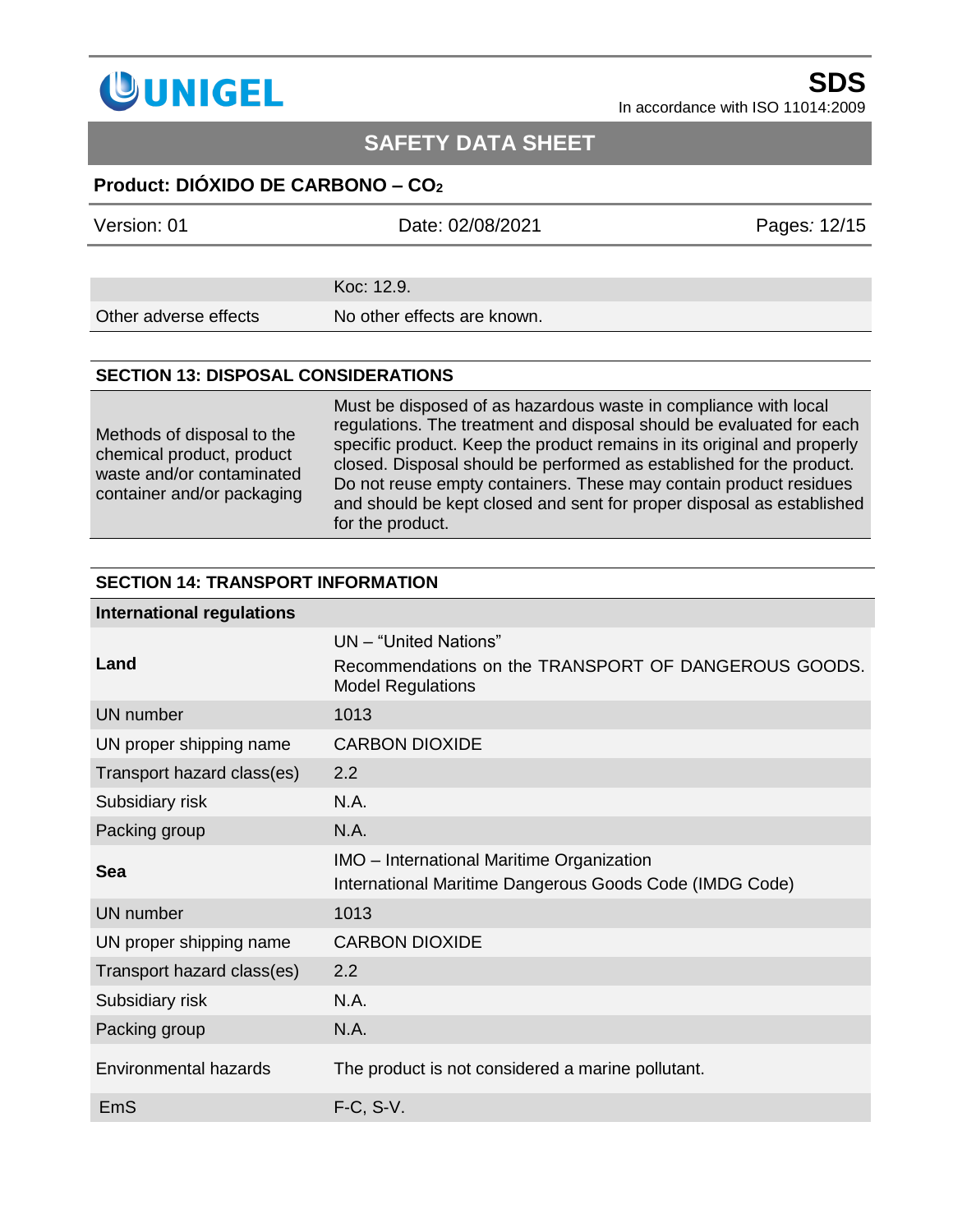

## **SAFETY DATA SHEET**

### **Product: DIÓXIDO DE CARBONO – CO<sup>2</sup>**

| Version: 01                                                                   | Date: 02/08/2021                                                                                                                                                                                                                                                                                                                                                                                                                                                                                                                                                   | Pages: 13/15 |
|-------------------------------------------------------------------------------|--------------------------------------------------------------------------------------------------------------------------------------------------------------------------------------------------------------------------------------------------------------------------------------------------------------------------------------------------------------------------------------------------------------------------------------------------------------------------------------------------------------------------------------------------------------------|--------------|
|                                                                               |                                                                                                                                                                                                                                                                                                                                                                                                                                                                                                                                                                    |              |
| Air                                                                           | IATA – International Air Transport Association<br>Dangerous Goods Regulation (DGR)                                                                                                                                                                                                                                                                                                                                                                                                                                                                                 |              |
| <b>UN</b> number                                                              | 1013                                                                                                                                                                                                                                                                                                                                                                                                                                                                                                                                                               |              |
| UN proper shipping name                                                       | <b>CARBON DIOXIDE</b>                                                                                                                                                                                                                                                                                                                                                                                                                                                                                                                                              |              |
| Transport hazard class(es)                                                    | 2.2                                                                                                                                                                                                                                                                                                                                                                                                                                                                                                                                                                |              |
| Packing group                                                                 | N.A.                                                                                                                                                                                                                                                                                                                                                                                                                                                                                                                                                               |              |
| Transport in bulk according to<br>MARPOL 73/78, Annex II,<br>and the IBC Code | Consult regulations:<br>- International Maritime Organization. MARPOL: Articles, protocols,<br>annexes, unified interpretations of the International Convention for the<br>Prevention of Pollution from Ships, 1973, as modified by the Protocol<br>of 1978 relating thereto, consolidated edition. IMO, London, 2006.<br>- International Maritime Organization. IBC code: International code for<br>the construction and equipment of shipping carrying dangerous<br>chemicals in bulk: With Standards and guidelines relevant to the<br>code. IMO, London, 2007. |              |
| Special precautions                                                           | There is no need of special precautions.                                                                                                                                                                                                                                                                                                                                                                                                                                                                                                                           |              |

#### **SECTION 15: REGULATORY INFORMATION**

Convention concerning Safety in the use of Chemicals at Work (Convention 170) - International Labour Organization, 1990.

International Organization for Standardization - ISO 11014:2009.

#### **SECTION 16: OTHER INFORMATION**

This SDS was prepared based on current knowledge about the proper product handling and under normal conditions of use, in accordance with the application specified on the packaging. Any other use of the product involving their combination with other materials, and use various forms of those indicated, are the responsibility of the user. Warns that the handling of any chemical substance requires the prior knowledge of its hazards for the user. In the workplace it is for the user company's product promotes training of its collaborators about the possible risks arising from exposure to the chemical.

SDS elaborated in February, 2021.

#### **Abbreviations:**

**ACGIH** – American Conference of Governmental Industrial Hygienists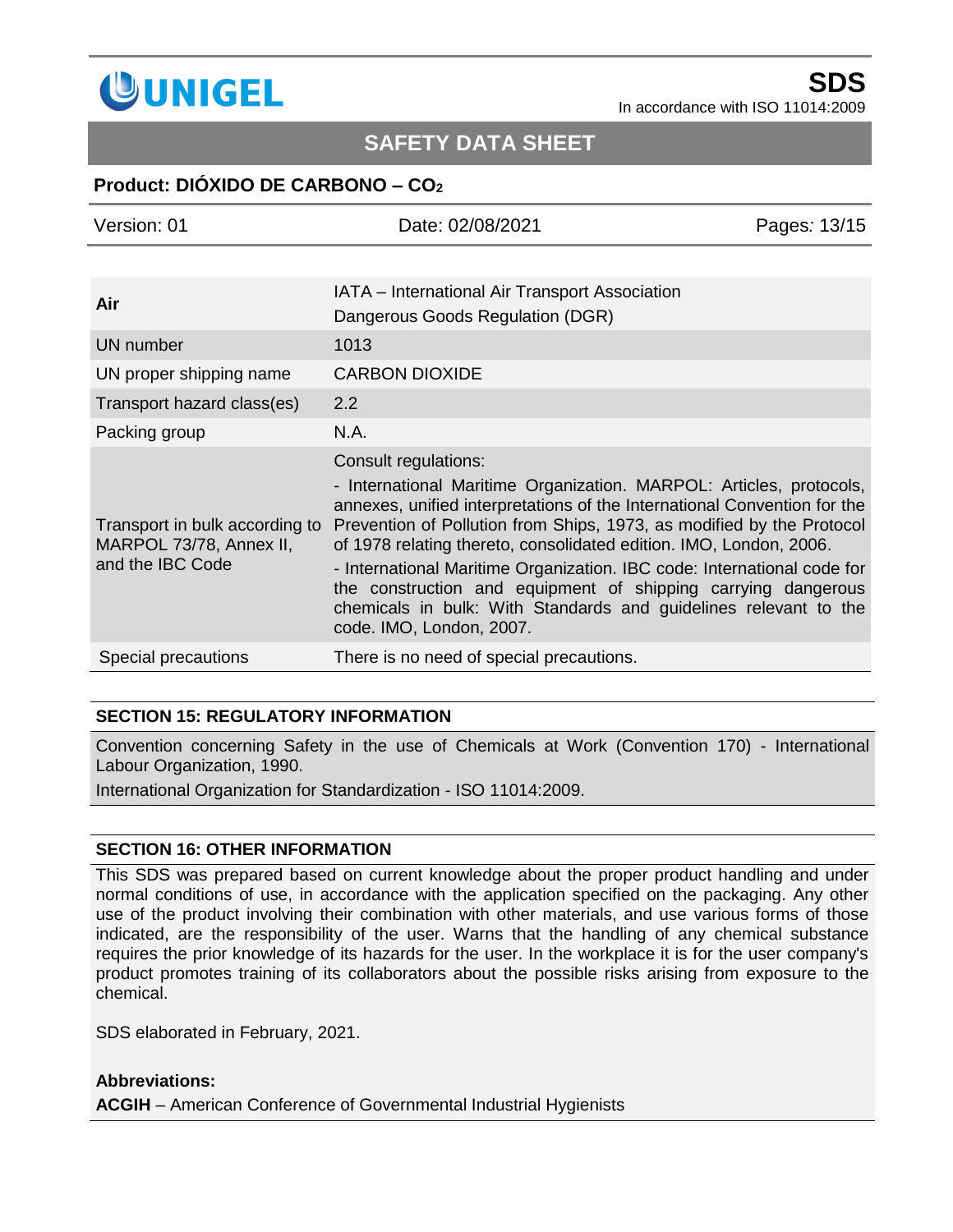

## **SAFETY DATA SHEET**

### **Product: DIÓXIDO DE CARBONO – CO<sup>2</sup>**

Version: 01 Date: 02/08/2021 Pages*:* 14/15

**BCF –** Bioconcentration Factor **CAS –** Chemical Abstracts Service **C –** Ceiling **LC<sup>50</sup> –** Lethal Concentration 50% **LD<sup>50</sup> –** Lethal Dose 50% **ERPG** - Emergency Response Planning Guidelines **LEL** – Lower Explosive Limit **UEL** – Upper Explosive Limit **NIOSH** – [National Institute of Occupational Safety and Health](http://www.niosh.com.my/) **OSHA** – Occupational Safety & Health Administration **PEL** – Permissible Exposure Limit

- **REL** Recommended Exposure Limit
- **STEL**  Short Term Exposure Limit
- **TLV –** Threshold Limit Value
- **TWA –** Time Weighted Average

#### **Bibliographic references:**

ACGIH. AMERICAN CONFERENCE OF GOVERNMENTAL INDUSTRIALS HYGIENISTS. TLVs® and BEIs®: Based on the Documentation of the Threshold Limit Values (TLVs®) for Chemical Substances and Physical Agents & Biological Exposure Indices (BEIs®). Cincinnati-USA, 2019.

ECHA. EUROPEAN CHEMICAL AGENCY. Disponível em: <https://echa.europa.eu/>. Available in: feb. 2021.

ECHEM. The Global Portal to Information on Chemical Substances OECD. Available in: <https://www.echemportal.org/echemportal/substancesearch/substancesearch\_execute.action>. Access in: feb. 2021.

Ficha de Informações de Segurança de Produtos Químicos – FISPQ. DIOXIDO DE CARBONO. Date: 11.01.2021.

GHS. Globally Harmonized System of Classification and Labelling of Chemicals. 8. rev. ed. New York: United Nations, 2019.

IARC. INTERNATIONAL AGENCY FOR RESEARCH ON CANCER. Available in: <http:/monographs.iarc.fr/ENG/Classication/index.php>. Access in: feb. 2021.